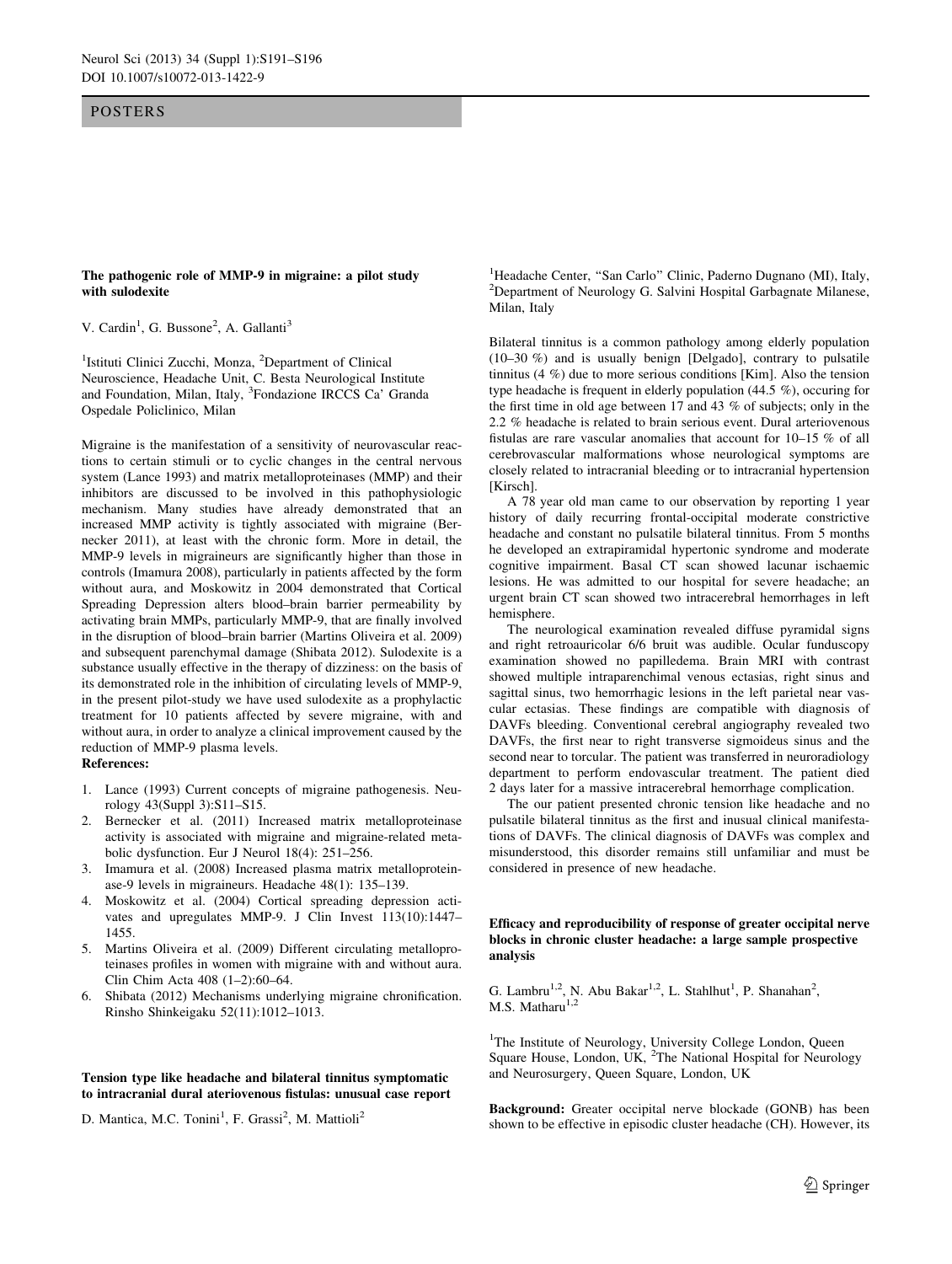use in chronic cluster headache (CCH) is less certain. The study aims to prospectively assess the efficacy and consistency of response to GONB in a large series of CCH patients.

Methods: CCH patients referred to The National Hospital for Neurology and Neurosurgery between 2007 and 2010, who had a unilateral GONB, were prospectively studied. Headache characteristics were collected using headache diaries pre and post procedure. In a subgroup of responders the outcomes of serial GONB performed at three monthly intervals were also analysed.

Results: Eighty-three CCH patients were studied. After the first GONB, a positive response was observed in 59 (71 %) patients; 42 (51 %) were rendered pain free, 16 (27 %) had a partial benefit and 1 patient obtained less than 50 % improvement. The duration of a positive response lasted a median of 18 days (range: 1–504 days). Overall, among those who obtained at least 50 % improvement from the first GONB, 47 patients (81 %) continued to report the same level of improvement ad day 7, 34 patients (59 %) at day 15, 16 patients  $(28 \%)$  at day 30 and three patients  $(5 \%)$  at day 90. There was a transient worsening of condition in 6 % of patients. No serious adverse events were reported after the injections. Mild and self-limited tenderness at the injection site, neck stiffness and dizziness were reported by 34 % of the sample population. The overall rate and average duration of response remained similar after the second  $(n = 43, 35$  responders: 81 %; median duration: 18 days), third  $(n = 28, 20$  responders: 71 %; median duration: 25 days), and fourth  $(n = 14, 10$  responders: 71 %; median duration: 23 days) injections. Conclusion: GONB seems to be an efficacious treatment with reproducible effects in CCH patients. Performed three monthly, GONB may have a useful role in the management of CCH allowing periods of relief from this disabling disorder.

#### Botulinum A toxin for treatment of chronic migraine

L. Grazzi, S. Usai, C. Peccarisi, G. Bussone

Clinical Neurosciences Department, Headache Unit, Carlo Besta Neurological Institute IRCCS Foundation, Milan, Italy

Introduction: Chronic migraine is a common and debilitating headache syndrome. Botulinum neurotoxin (BoNT), a potent toxin produced by the anaerobic bacterium clostridium botulinum, used for treatment of disorders associated with increased muscle tone and hyperidrosis, has been recently employed for patients suffering from chronic migraine.

Aim: As the significant population of chronic migraine patients, refractory to common therapeutic prophylaxis, BoNT has been used in our clinical experience for treating patients referring to our headache centre and suffering from chronic migraine with medication overuse.

Method: Ten patients have been submitted to a withdrawal from medications in a day hospital setting and after that, they have been treated by BoNT A injection in multiple sites according to the protocol of the PREEMPT study at the dosage of 150 U for 31 sites. Every session of local injection (150 U per 31 sites) was repeated every 3 months for a period of 1 year. A second group of eight patients, after withdrawal, was treated by BoNT A injection, multiple sites, at the dosage of 100 U; every session of local injection has been repeated every 3 months for a period of 1 year. Number of medication intake and days of headache per month were recorded by an headache daily diary.

Results: Data concerning the first group of patients evidenced that days of headache/month decreased during the period of treatment at

150 U (pre  $21.4 + 7.9$  post  $13.8 + 10.9$  p  $\lt 0.01$ ). Also medication intake decreased (pre  $19.6 + 8$  post  $11.7 + 9.5$  p < 0.01).

In the second group of patients, treated with 100 U, results were not significant: only 3 patients completed the treatment with 4 sessions; 5 patients dropped for different reasons (side effects, no benefit, low compliance).

Discussion: Although these results are preliminary they led to intense efforts to evaluate analgesic properties of BoNT A and to assess their clinical applicability. The pharmacological profile of BoNT A makes it a good candidate for migraine prevention at the adequate dosage of 150 U as proposed in the PREEMP study. Its long duration of action (3 months) makes it particularly attractive for patients who are not compliant with the daily use of preventive medications, or if they cannot tolerate it or when they are refractory to preventive medications. On the other side we cannot confirm the efficacy of lower dosage (100 U) for patients with chronic migraine after withdrawal.

### SUNCT/SUNA with neurovascular conflict: new cases and critical literature review

V. Favoni, D. Grimaldi, G. Pierangeli, P. Cortelli, S. Cevoli

Department of Biomedical and Neuromotor Sciences, IRCCS Institute of Neurological Sciences of Bologna, University of Bologna, Bologna, Italy

Background: Short-lasting unilateral neuralgiform headache attacks with conjunctival injection and tearing (SUNCT) and Short-Lasting Unilateral Neuralgiform Headache with Cranial Autonomic Symptoms (SUNA) are primary headache syndromes. A growing body of literature has focused on brain MRI evidence of neurovascular conflict (NVC) in those syndromes.

Objective: To assess whether SUNCT is a subset of SUNA or the two are separate syndromes and clarify the role of neurovascular conflict. Method: We describe three new SUNCT cases with MRI finding of NVC and we critically reviewed all primary published SUNCT/ SUNA cases.

Results: Our first SUNCT patient with NVC achieved complete remission with carbamazepine and the second one after microvascular decompression of the trigeminal nerve (MVD). The third case tried no medical treatment before unsuccessful gamma knife, MVD, and a second gamma knife. Following the MVD he started experiencing continuous burning pain involving all three brunches of the right trigeminal nerve, and exacerbation of SUNCT attacks. MRI showed higher thickness and contrast enhancement of the right trigeminal nerve, which may be compatible to Gamma-Knife side effect. He achieved partial response only with oxcamazepine and lamotrigine. Our three patients with NVC added to the 34 cases previously described (16.9 %) among the 222 SUNCT/SUNA cases published (189 SUNCT, 31 SUNA, 2 with both SUNCT and SUNA attacks). SUNCT and SUNA patients share the same clinical features and therapeutic options. There is no available abortive treatment of attacks. Lamotrigine was effective in 52/81 (64 %) patients; topiramate and gabapentin in about one-third of cases. Of the 34 cases with neurovascular conflict seven responded to drug treatments, 16 patients underwent MVD, with effectiveness in 12 (75 %) cases.

Conclusions: We suggest that SUNCT and SUNA should be considered clinical phenotypes of the same syndrome. Brain MRI should always be performed with dedicated view to exclude neurovascular conflict. Patients with a vascular loop imprinting the trigeminal nerve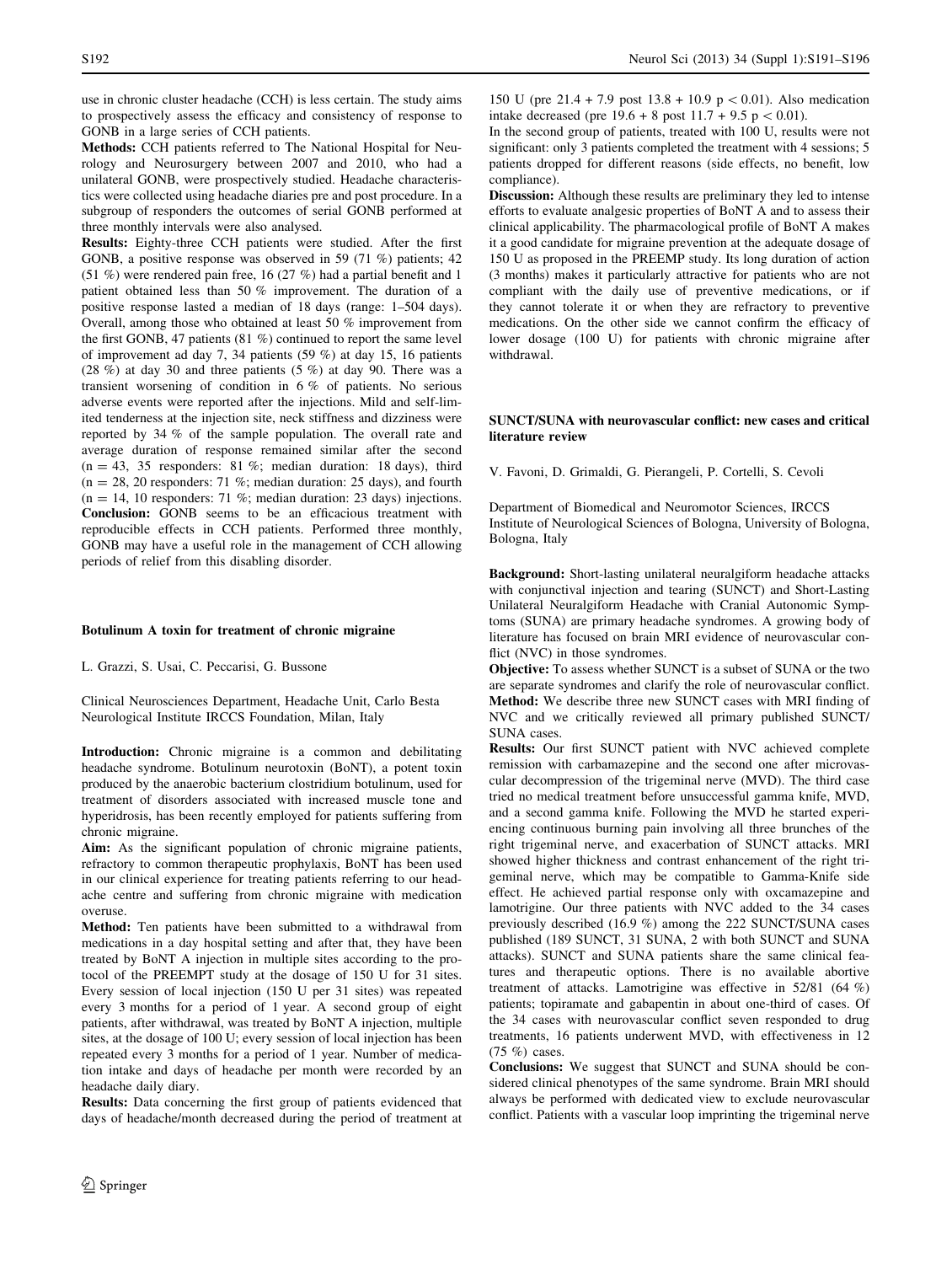may benefit from pharmacological therapies. MVD may represent a treatment option in refractory cases. The high percentage of remittance after MVD supported the pathogenetic role of NVC.

# A case of Idiopathic Intracranial Hypertension without Papilledema and Meniere Disease in comorbidity responsive to repeated lumbar punctures: a possible link between two enigmatic conditions

R. De Simone<sup>1</sup>, A. Ranieri<sup>1</sup>, S. Montella<sup>1</sup>, M. Marchese<sup>1</sup>, M. Cavaliere<sup>2</sup>, S. Sicignano<sup>2</sup>, V. Bonavita<sup>3</sup>

<sup>1</sup>Headache Centre, Department of Neurosciences, University Federico II, Naples, Italy, <sup>2</sup>Department of Clinical Otology, ENT Clinic, University Federico II, Naples, Italy, <sup>3</sup>Istituto di Diagnosi e Cura Hermitage Capodimonte, Italy

Recent evidence suggests that sinus venous stenosis-associated idiopathic intracranial hypertension without papilledema (sIIHWOP) is a very frequent condition running almost asymptomatically in most affected individuals (De Simone, Cephalalgia 2010) but it could represent a risk factor for progression of primary headache (De Simone, Curr Pain Headache Rep. 2012). Although Meniere Disease (MD) pathogenesis is still unknown, an impaired balance between cerebrospinal fluid (CSF) and the inner ear fluids pressures, leading to endolymphatic hydrops, might be of pathogenetic relevance (Salt, Otolaryngol Clin North Am. 2010). We report a case of a 42-year-old woman diagnosed with migraine without aura since childhood, evolved to a refractory chronic migraine (20–25 attacks/month) in the last 2 years, associated to almost daily brief stabs of pain in the temporal and parietal area indistinguishable from a primary stabbing headache. Due to the occurrence of ear fullness, hypoacusia, vertigo, and tinnitus she had also been diagnosed with MD about 10 years before. MR-venography (MRV) showed bilateral flow gaps at transverse sinuses level. Funduscopy revealed no papilledema. A lumbar puncture (LP) showed an opening pressure (OP) of 265 mmH2O, lowered to 100 mmH<sub>2</sub>O after 30 ml of CSF withdrawal, and was diagnosed with sIIHWOP. Soon after LP the patient reported an improvement of migraine attacks frequency (6–7 per month) and the remission of the stabbing pain. Moreover, she reported the disappearance of ear fullness and vertigos and an improvement of tinnitus and hypoacusia, the latter confirmed at the audiometric examination. A new MRV performed after the LP showed the resolution of the right transverse sinus flow gap. Seven months later, the patient referred to our centre because of the sudden worsening of migraine attacks frequency and the re-appearance of chocleo-vestibular symptoms. A second LP showed an OP of  $250 \text{ mm}H_2O$  that was lowered to 100 mmH2O after 30 ml of CSF subtraction. Soon after the second LP, she reported the remission of the chronic headache (6–8 migraine attacks/month), coincident with the disappearance of ear fullness and vertigo and a new improvement of hypoacusia. The patient is currently asymptomatic 3 months after the repeated LP. Our observation confirms that sIIHWOP is causatively involved in migraine progression. Moreover, the improvement of the co-morbid MD after ICP normalization, observed also after the second PL, suggests that Meniere-like symptoms could be related to IIH. The putative pathogenetic link could lie in the imbalance, in predisposed subjects, of CSF/inner ear fluids dynamics in course of IIH.

### Persistent unilateral mydriasis and migraine with aura: a case report

M.C. Tonini<sup>1</sup>, F. Frediani<sup>2</sup>

<sup>1</sup>Clinica San Carlo, Paderno Dugnano (MI), <sup>2</sup>UOC Neurologia-Stroke Unit, A.O. Ospedale San Carlo Borromeo, Milan, Italy

Mydriasis can be alarming sign that often raises about serious intracranial condition. In the majority of patients have a benign process such Adie tonic pupil. Often in migraine a disorder of chronic sympathetic dysfunction is present. Transient mydriasis as variant of ophthalmoplegic migraine or in migraine without aura has been documented; and a pathogenetic link between pupil disfunction and migraine has been suggested. None case has been described about permanent mydriasis in migraine with aura.

Case report: A 29-year old man came to our observation after an ophthalmogical examination performed for recurrent blurred vision episodes and finding of marked anisocoria. Ocular examination suggests that right eye mydriasis could be attributed to parasympathetic dysfunction. The great hyporesponsiveness to light and accomodation, the slow convergence (near response), and the increased symptomatic pupil dilatation after application of phenylephrina prove this disfunction. He had personal history of migraine with aura (MA) recurring since the age of thirteen. When patient is referred to our observation the mydriasis was present during the MA free period, and during the 4 months of the follow-up the patient maintains the pupillary impairment ipsilateral to the side of aura. Neurological examination was normal except right-side mydriasis; brain CT, EEG, PEV were normal. Brain MRI/angio-MRI did not show relevant aspests. The headache attacks were responsive to almotriptan and acetylsalicylic acid 100 mg.

Discussion: We do not know if the pupillary alteration was present in the early stage of migraine, and during the attack or in the free period. In our case, pupillometric finding are consistent with an Adie's pupil, but the persistent mydriasis could be suitable with ciliary ganglion impairment. We debate about the differential diagnosis between Adie's pupil and the autonomic dysfunction of Migraine, and if the mydriasis can be a complication produced by frequent MA attacks, or a distinctive sign of a kind of migraine patient.

#### Incidence of remission in MOH: a population based study

R. Terlizzi, T. Ferrante, V. Favoni, G. Giannini, G. Pierangeli, P. Cortelli, S. Cevoli

IRCCS Bologna Institute of Neurological Sciences, Department of Biomedical and Neuromotor Sciences, Alma Mater Studiorum, Bologna University, Italy

Background: Chronic daily headache (CDH) includes a group of headache disorders occurring at least 15 days per month. CDH occurs in 3–5 % of the population, instead the epidemiology of MOH is uncertain. No epidemiological data are available about the incidence of spontaneous remission in MOH.

Objectives: the aim of this study was to reassess after 3 years all the patients who have received a diagnosis of MOH in Spartacus study in order to investigate the incidence of spontaneous remissions in MOH and to evaluate risk factors associated to MOH.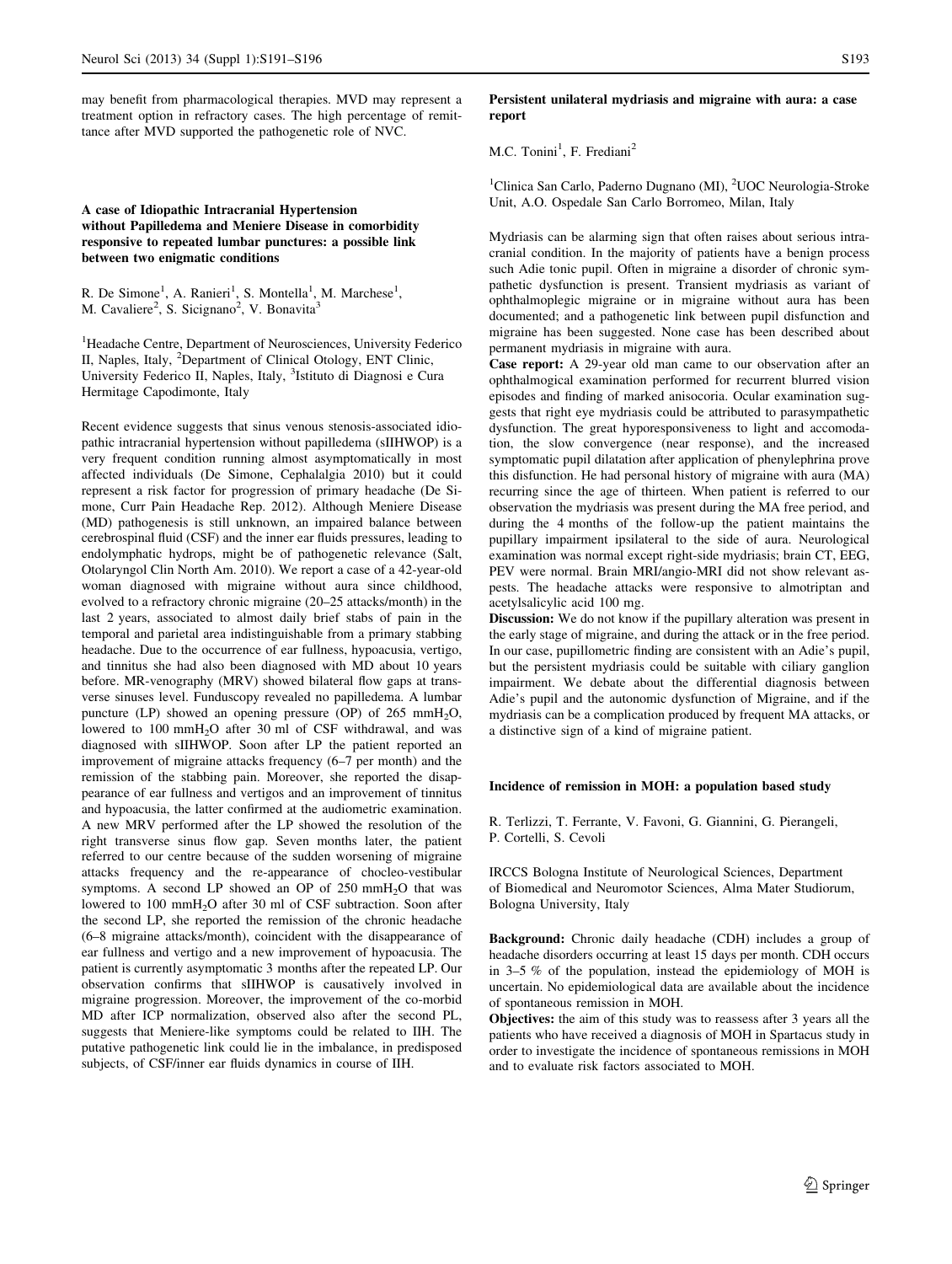Methods: Spartacus was an observational, cross-sectional study based on an ad hoc validated questionnaire (sensitivity 97 %, specificity 86 %) sent to 25163 adult subjects registered in the lists of 20 GPs (general practitioners) in Casalecchio di Reno district. Patients diagnosed as CDH through a screening questionnaire were interviewed by their GPs who indicated if subjects were known as patients suffering from CDH with medication overuse (MO), CDH without MO, episodic headache (EH) or non-headache sufferers. 3 years later, all the patients with a diagnosis of MOH (ICHD-2R 2006) were interviewed by a neurologist expert in headache to evaluate the current diagnosis.

Results: 16,577 subjects returned the completed questionnaire  $(65.88\%)$ , 3.84 % of which were affected from CDH, of those 1.44 % with MO and 2.40 % without MO. CDH patients' complete questionnaires were 435/636: 127 with MO and 308 without MO. 29 of 127 patients with MO refused the follow-up interview by the neurologist. Among the remaining 98 with MO (75 female and 23 male, mean age  $49.21 \pm 13$ ), 54.1 % referred remission from MOH; among them 51 % have had a spontaneous reemission, 34 % have had a remission with prophylactic drugs, and 15 % with other conditions (withdraw by hormonal therapy and with behavioural therapy).

Conclusion: CDH incidence in this epidemiological study confirms the data occurring in literature, showing an incidence of MOH equal to 1.44 %. Furthermore we found a spontaneous remission in more than half of MOH patients after a 3-years follow-up period. References:

- 1. Pascual J et al (2001) Epidemiology of chronic daily headache. Current Pain and Headache Reports 5:529–536
- Silberstein S et al (2008) Epidemiology, risk factors, and treatment of chronic migraine: a focus on topiramate. Headache. 48(7):1087–1095

### Long term occipital neurostimulation in drug refractory chronic cluster headache: the Italian experience

A. Proietti Cecchini<sup>1</sup>, P. Di Fiore<sup>1</sup>, G. Messina<sup>2</sup>, A. Franzini<sup>2</sup>, G. Bussone<sup>1</sup>, M. Leone<sup>1</sup>

<sup>1</sup>Department of Clinical Neuroscience, Headache Unit, <sup>2</sup>Department of Neurosurgery, C. Besta Neurological Institute and Foundation, Milan, Italy

Introduction: Drug refractory chronic cluster headache (dr-CCH) is an extremely severe and debilitating condition. A variety of surgical procedures ranging from invasive to semi-invasive techniques methods have been introduced in the last decades as treatment. Current evidence suggests occipital nerve stimulation (ONS) as an effective option for the treatment of dr-CCH patients. The objective of this study is to report on ONS efficacy in a large group of dr-CCH patients after long-term follow-up.

Patients and methods: Thirty (27 males) dr-CCH patients underwent ONS at our department between 2004 and 2012. CCH was diagnosed according to the International Headache Society criteria (IHS); additional criteria to be eligible for neurostimulation were: complete drug-resistance, daily attacks, at least 1 year of the condition, absence of psychiatric disorders. Three patients had CCH at onset, and in the others the chronic form evolved from episodic CH. Mean age was 43.3 years; mean illness duration was 15 years (range 9–32), mean duration of the chronic phase was 7.6 years. Bilateral suboccipital stimulators were implanted in all patients.

Results: The mean follow-up is 46 months (ranges 5–86 months). Eighteen (60 %) out of the 30 patients showed a headache frequency

reduction  $>50$  % and were defined as responders; in this group mean headache frequency dropped from 145 attacks per month (5/day) to 13 attacks per month. Twelve patients did not improve; 5 of these were implanted between 2004 and 2005 and received occipital stimulation for a short period  $(<5$  months) because at that time it was thought ONS should exert its effect in a short period like reported in migraine. Adverse events were electrode displacement  $(n = 2)$ , battery replacement ( $n = 4$ ), infections ( $n = 3$ ).

Conclusions: Our data confirm the efficacy of ONS as a treatment of dr-CCH after long-term follow-up.

# Basilar-Type migraine presenting in patient with previous cerebral venous thrombosis: a case report

R. Pettinaroli, M. Piatti, D. Carone, G. Costantino, S. Fermi, P. Alberti, L. Fumagalli, P. Santoro, Appollonio, C. Ferrarese

Department of Neurology, University of Milano-Bicocca, S. Gerardo Hospital, Monza, Italy

Background: basilar-type is a rare form of migraine (BM) characterized by aura symptoms originating from the brainstem or from both hemispheres simultaneously. BM attacks are mostly seen in young adults who often also suffer from migraine with typical aura. Attacks of basilar-type symptoms require diagnostic caution, the main differential diagnosis is cerebrovascular disease.

Methods: we report the case of a 19 year-old man with a past history of a cerebral venous thrombosis (CVT) of superior sagittal sinus and transverse sinus. When diagnostic evaluation was performed mild hyper-homocysteinemia with heterozygous MTHFR C677T mutations was found. Follow-up MRI-angiography demonstrated irregular opacification of the left transverse sinus. He was referred to our Emergency Department for sudden onset of severe diffuse headache, transient upper extremities paraesthesias and transient speech disturbance. In consideration of the anticoagulant therapy suspension, occurred 6 month before, a CVT recurrence was suspected. Cerebral MRI and digital cerebral angiograhy were performed with no evidence of parenchymal lesions or new cerebral venous thrombosis. Right after digital angiography procedure the patient reported a new episode characterized by headache, nausea and emesis. Transient visual impairment, followed by four limbs paraesthesias, anarthria and impaired consciousness was also reffered. A cerebral MRI with DWI sequences, performed during neurological signs, showed no acute brain injuries. Considering that the referred symptoms were transient, stereotyped and always followed by headache and that both neurological/neuroradiological examinations were negative, we postulated a basilar-type migraine. At discharge a topiramate prophylaxis was started.

Conclusions: this case report underlines the potential differential diagnostic problems raised by basilar-type symptoms. In our case the previous diagnosis of CVT could have been a misleading factor in the diagnostic evaluation. Moreover no migraine attacks were reported in the past. Despite being a rare form of migraine with aura, it is important in clinical practice to detect the clinical features that may help distinguishing BM from its differential diagnoses. Reference:

- 1. ICHD-II (2004) The international classification of headache disorders, 2nd edn. Cephalalgia 24:1–160.
- 2. Kirchmann M, Thomsen LL, Olesen J (2006) Basilar-type migraine: clinical, epidemiologic and genetic features. Neurology 66:880.
- 3. Kaniecki RG (2009) Basilar-type migraine. Curr Pain Headache Rep 13:217.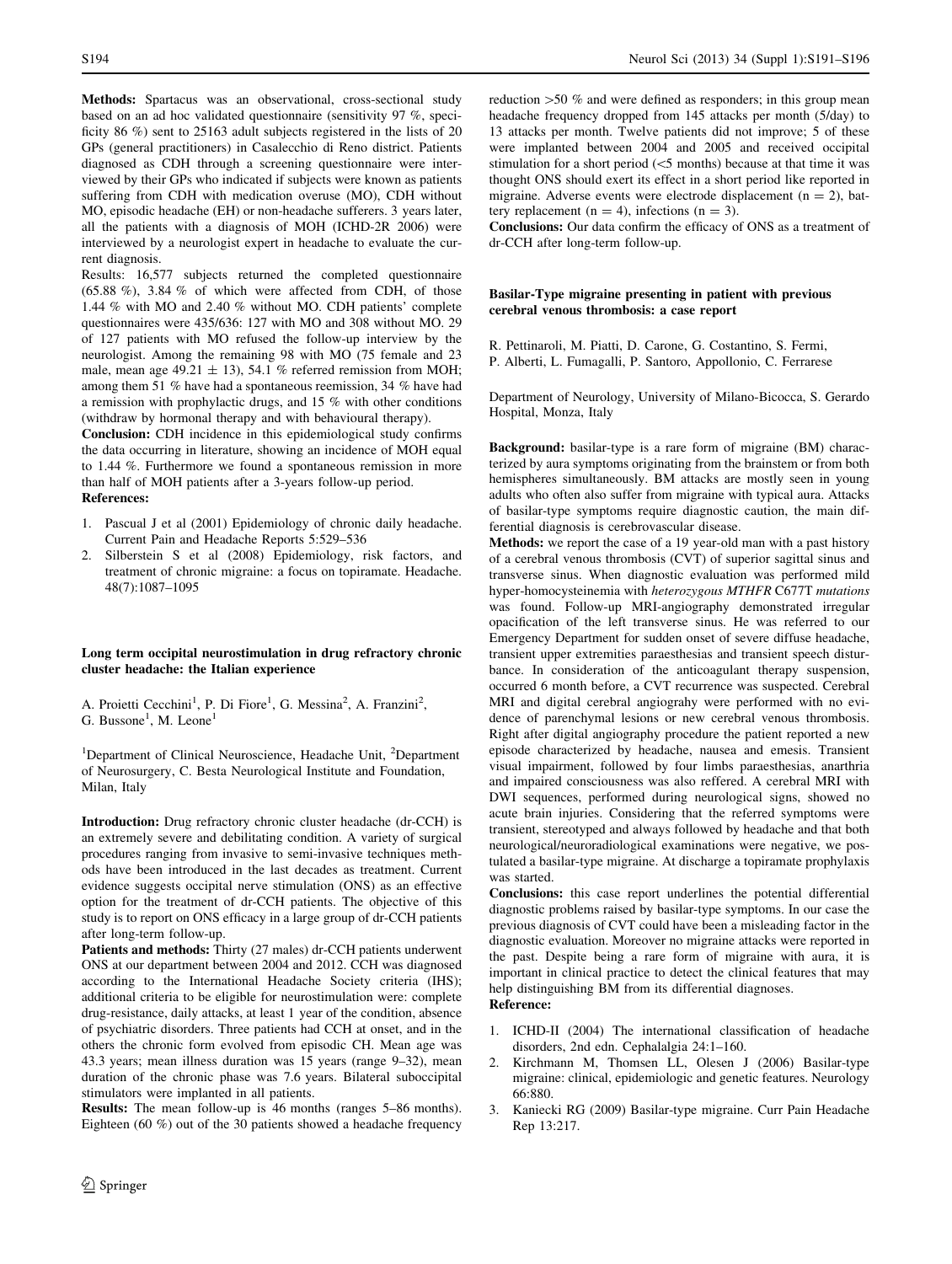## Migraine and emotions: a group psycho-educational experience at the San Paolo Hospital of Milano

E. Andrighi<sup>1</sup>, V. Mariani<sup>1</sup>, D. Belvedere<sup>2</sup>, C. Gambini<sup>2</sup>, M. Secchi<sup>2</sup>, N. Massetto<sup>2</sup>

1 Servizio di Psicologia, Ospedale San Paolo, Polo Universitario, Sao Paulo, Brazil, <sup>2</sup>Clinica Neurologica III, USD Centro Cefalee AO San Paolo, Milan, Italy

Introduction: Literature shows that psycho-educational interventions for chronic diseases are useful to increase patients' emotional ability to cope with their disease (e.g., Sarkadi et al. 2004). Headache is a severe and disabling chronic disease. We will describe a psychoeducational intervention planned and conducted at the Psychology Unit of San Paolo Hospital-University of Milano in collaboration with the Headache Center of the same hospital.

Patients' recruiting: Inclusion criteria for adults were:  $age > 18$ years; absence of overt psychiatric illness; diagnosis of primary headache according to the IHS criteria or tension headache or migraine with or without aura; willingness to have a psychological support; suitability to the techniques of Autogenic Training. Teens inclusion criteria were the same as for adults, except the age (15–18 years).

Psycho-educational intervention: 9 meetings including: 1 first individual interview aimed at describing the intervention and 8 groupmeetings, one every 2 weeks, lasting 90 min each. The 8 groupmeetings had the following goals: to share emotions through active methodologies of psychodrama; to explore/increase the knowledge about headache; to learn techniques of Autogenic Training.

Outcome indicators: Before and after the treatment, patients filled in the following questionnaires: COPE; STAI Y2; STAXI Y2. At the end of the treatment, patients also filled in a satisfaction questionnaire. We also analysed the patients' diary of frequency and intensity of headache attacks, comparing the data gathered the month before the inception of treatment with those gathered the month after the intervention.

Preliminary results: We completed 4 groups for adults, each involving 8 people, and now we are conducting the first group for teenagers. The analysis of the treatment effectiveness is still ongoing. The analysis of the satisfaction questionnaires highlighted that all the participants rated the intervention as useful or very useful (score of 4 or 5 on a 5-point Likert scale).

## Reference:

1. Sarkadi A, Rosenqvist U (2004) Experience-based group education in Type 2 diabets: a randomised trial. Patient Education Counseling 53:291–298

# Default-mode network connectivity in patients with chronic cluster headache

S. Ferraro<sup>1</sup>, A. Nigri<sup>1</sup>, L. Chiapparini<sup>1</sup>, G. Bussone<sup>2</sup>, MG. Bruzzone<sup>1</sup>, P. Di Fiore<sup>2</sup>, A. Proietti Cecchini<sup>2</sup>, M. Leone<sup>2</sup>

1 Neuroradiology Department, Headache Unit, C. Besta Neurological Institute and Foundation, Milan, Italy, <sup>2</sup>Department of Clinical Neuroscience, Headache Unit, C. Besta Neurological Institute and Foundation, Milan, Italy

Cluster headache (CH) is an autonomic trigeminal cephalalgia (TAC) (International Headache Society 2004). In the last years several steps were done in the comprehension of the physiopathology of CH. Using neuroimaging, investigators have reported the activation of posteroinferior hypothalamus during CH attacks (May et al. 1998, May et al. 2000, Sprenger et al. 2004, May et al. 2006), as well as an increased volume of this brain area (May et al. 1999). These neuroimaging data, the typical chronobiological course of the disease and the derangement of the hypothalamic-pituitary axis showed in CH patients have prompted the suggestion that hypothalamus is involved in CH pathophysiology and could be the generator of CH attacks. It has been recently proposed (Leone et al. 2009) that CH attacks could be the results of a disinhibition of the hypothalamo-trigeminal pathway due a permissive state produced by abnormal functional connectivity among different brain areas involved in pain control.

One of the most suitable approach to explore functional brain connectivity is resting-state fMRI (RS-fMRI). In combination with independent component analysis (ICA), RS-fMRI allows characterization of the spatio-temporal distribution of spontaneous coherent fluctuations of BOLD signals between temporally correlated brain regions.

In order to test the hypothesis of a presence of a pathological functional connectivity among different brain areas in CH, 6 patients with chronic CH (outside painful attacks) and 6 healthy subjects were submitted to resting-state fMRI (RS-fMRI) acquisitions with a 3 T scanner (Philips).

The functional integrity of the default-mode network (DMN) was assessed using ICA. DMN (Greicius et al. 2003) is a network of brain regions consistently more activated during a resting condition than during active goal-directed analysis of environmental stimuli. DMN abnormalities have been reported in several neurodegenerative disorders and chronic pain.

Our preliminary findings reveals a disruption of the DMN in chronic CH, suggesting a diffuse dysfunctions of functional brain connectivity in this condition.

## Diagnosis and therapeutic management of primary headache in an emergency setting

C.Camarda<sup>1</sup>, V.Biondo<sup>1</sup>, F.Sanna<sup>1</sup>, R. Monastero<sup>1</sup>, M. Russo<sup>2</sup>, G.C. Manzoni<sup>2</sup>, P. Torelli<sup>2</sup>

<sup>1</sup>Department of BioNeC, Headache Centre, Section of Neurology, University of Palermo, Palermo, Italy, <sup>2</sup>Headache Centre, Department of Neuroscience, University of Parma, Parma, Italy

Introduction and aim: Much headachers are under or mis-diagnoses and data regarding the proportion of patients attending an emergency department (ED) because of headache are still few. We conducted a retrospective, observational study in an ED with the following aims: (a) estimate the proportion of headache attending to an ED, (b) to estimate and describe the therapeutic management of primary headache and (c) to assessment the exam most frequently requested.

Materials and methods: We collected data regarding patients diagnosed with headache consecutively attending the ED, of the University of Palermo, between September 2011 and March 2012. The study was approved by the ethics committee.

Results: Between the semester evaluated, 25,110 subjects were admitted to ED, headache suffers were equal to 1.6 %. Of these 263 (63.1 %) were woman and 154 (36.9 %). Mean age was 44.2 (DS  $\pm$  18.4) years (p = 0.068). According to ED registry, headache admission was as follow assigned: 76.5 % with a diagnosis of headache, 22.8 % with a secondary headache, 0.7 % with Trigeminal Autonomic Cephalgias (TACs). Among those with a primary headache about 36 % of patient did not received a pharmacological treatment. Monotherapy was prescribed less frequently than